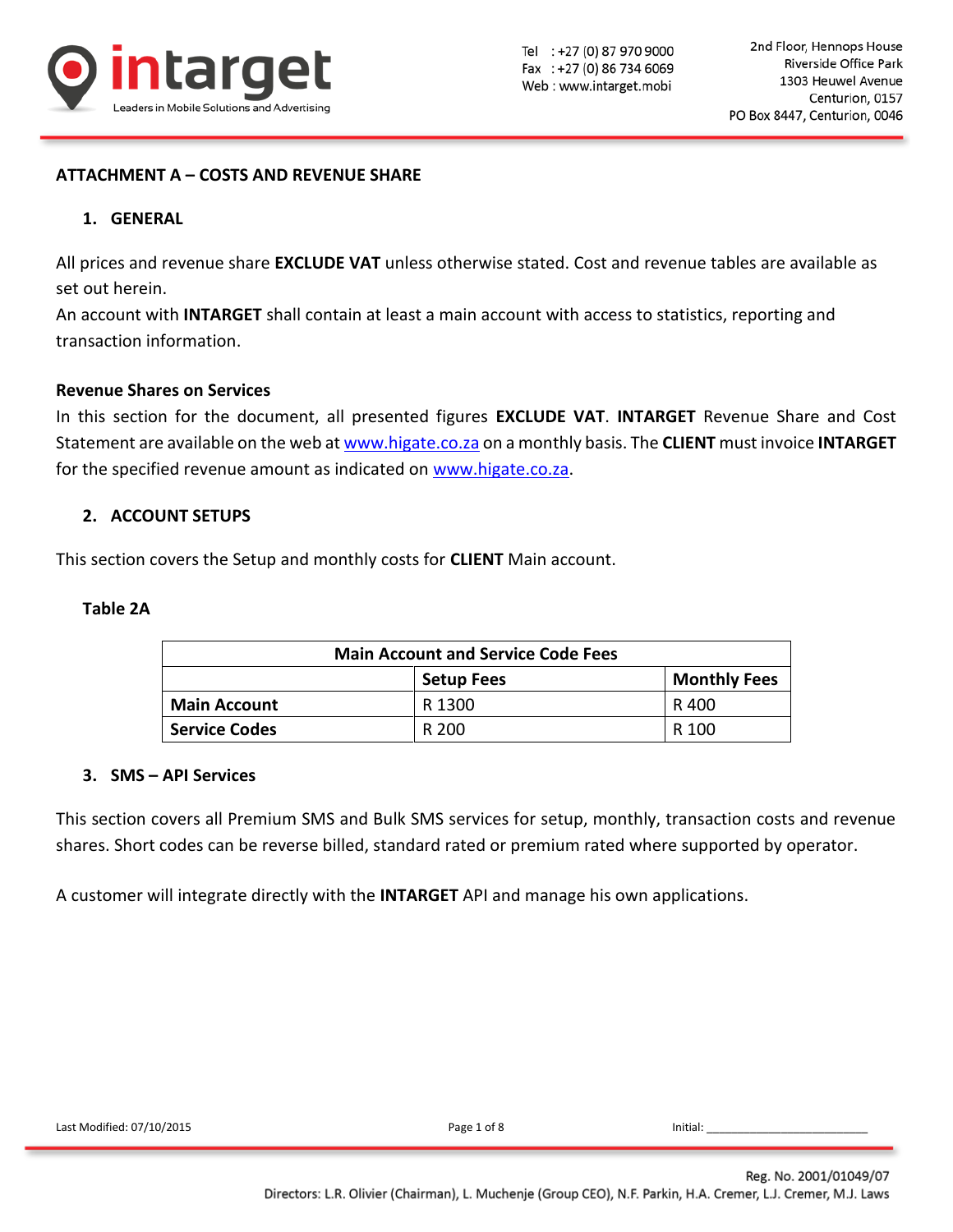

The following setup and monthly fees apply:

## **Table 3A**

| <b>Short code fees</b>                   |        |       |  |  |  |  |  |
|------------------------------------------|--------|-------|--|--|--|--|--|
| <b>Monthly Fees</b><br><b>Setup Fees</b> |        |       |  |  |  |  |  |
| <b>Private SMS Short Code</b>            | R 1500 | R 500 |  |  |  |  |  |
| Shared SMS Short Code                    | R 300  | R 300 |  |  |  |  |  |

The following SMS transaction costs apply:

## **Table 3B**

| <b>Transaction Costs</b> |                |            |                 |               |                           |  |  |  |  |
|--------------------------|----------------|------------|-----------------|---------------|---------------------------|--|--|--|--|
|                          | <b>Vodacom</b> | <b>MTN</b> | Cell C          | <b>Telkom</b> | <b>BULK</b><br><b>SMS</b> |  |  |  |  |
| <b>SMS MT</b>            | 19c            | 19c        | 19 <sub>c</sub> | 22c           | 15c                       |  |  |  |  |
| <b>SMS MO</b>            | 5c             | 5c         | 5c              | 5c            | 5c                        |  |  |  |  |

The revenue pay out to Client as outlined in Table 3B on Premium SMS – Excl. VAT:

## **Table 3C**

|                |   | <b>CLIENT PAYOUT</b> |              |                 |            |                 |              |                 |                                    |       |              |       |                      |                 |   |       |
|----------------|---|----------------------|--------------|-----------------|------------|-----------------|--------------|-----------------|------------------------------------|-------|--------------|-------|----------------------|-----------------|---|-------|
| Charge to user |   | <b>Vodacom</b>       |              |                 | <b>MTN</b> |                 |              |                 | <b>CellC</b>                       |       |              |       | <b>Telkom Mobile</b> |                 |   |       |
|                |   | <b>VAT incl</b>      |              | <b>VAT excl</b> |            | <b>VAT incl</b> |              | <b>VAT excl</b> | <b>VAT incl</b><br><b>VAT excl</b> |       |              |       | <b>VAT incl</b>      | <b>VAT excl</b> |   |       |
| 1.00           | R | 0.34                 | R            | 0.30            | R          | 0.34            | R            | 0.29            | R                                  | 0.29  | R            | 0.25  | R                    | 0.34            | R | 0.30  |
| 1.50           | R | 0.70                 | R            | 0.61            | R          | 0.63            | R            | 0.56            | R                                  | 0.61  | $\mathsf{R}$ | 0.54  | R                    | 0.68            | R | 0.59  |
| 2.00           | R | 1.05                 | R            | 0.92            | R          | 0.93            | R            | 0.82            | R                                  | 0.93  | R            | 0.82  | R                    | 1.02            | R | 0.89  |
| 3.00           | R | 1.77                 | R            | 1.55            | R          | 1.53            | R            | 1.34            | R                                  | 1.44  | R            | 1.27  | R                    | 1.68            | R | 1.47  |
| 5.00           | R | 3.20                 | R            | 2.80            | R          | 2.72            | R            | 2.39            | R                                  | 2.72  | R            | 2.39  | R                    | 3.05            | R | 2.68  |
| 7.50           | R | 4.99                 | R            | 4.37            | R          | 4.21            | $\mathsf{R}$ | 3.69            | R                                  | 4.32  | R            | 3.79  | R                    | 4.73            | R | 4.14  |
| 10.00          | R | 6.77                 | R            | 5.94            | R          | 5.70            | R            | 5.00            | R                                  | 5.92  | R            | 5.20  | R                    | 6.40            | R | 5.61  |
| 15.00          | R | 10.35                | R            | 9.08            | R          | 8.68            | R            | 7.61            | R                                  | 9.12  | R            | 8.00  | R                    | 9.75            | R | 8.55  |
| 20.00          | R | 13.92                | R            | 12.21           | R          | 11.66           | R            | 10.23           | R                                  | 12.32 | R            | 10.81 | R                    | 13.20           | R | 11.58 |
| 25.00          | R | 17.50                | R            | 15.35           | R          | 14.64           | R            | 12.84           | R                                  | 15.52 | R            | 13.62 | R                    | 16.50           | R | 14.47 |
| 30.00          | R | 21.07                | $\mathsf{R}$ | 18.48           | R          | 17.62           | R            | 15.46           | R                                  | 18.72 | R            | 16.42 | R                    | 19.80           | R | 17.37 |

Last Modified: 07/10/2015 **Page 2 of 8 Page 2 of 8** Initial: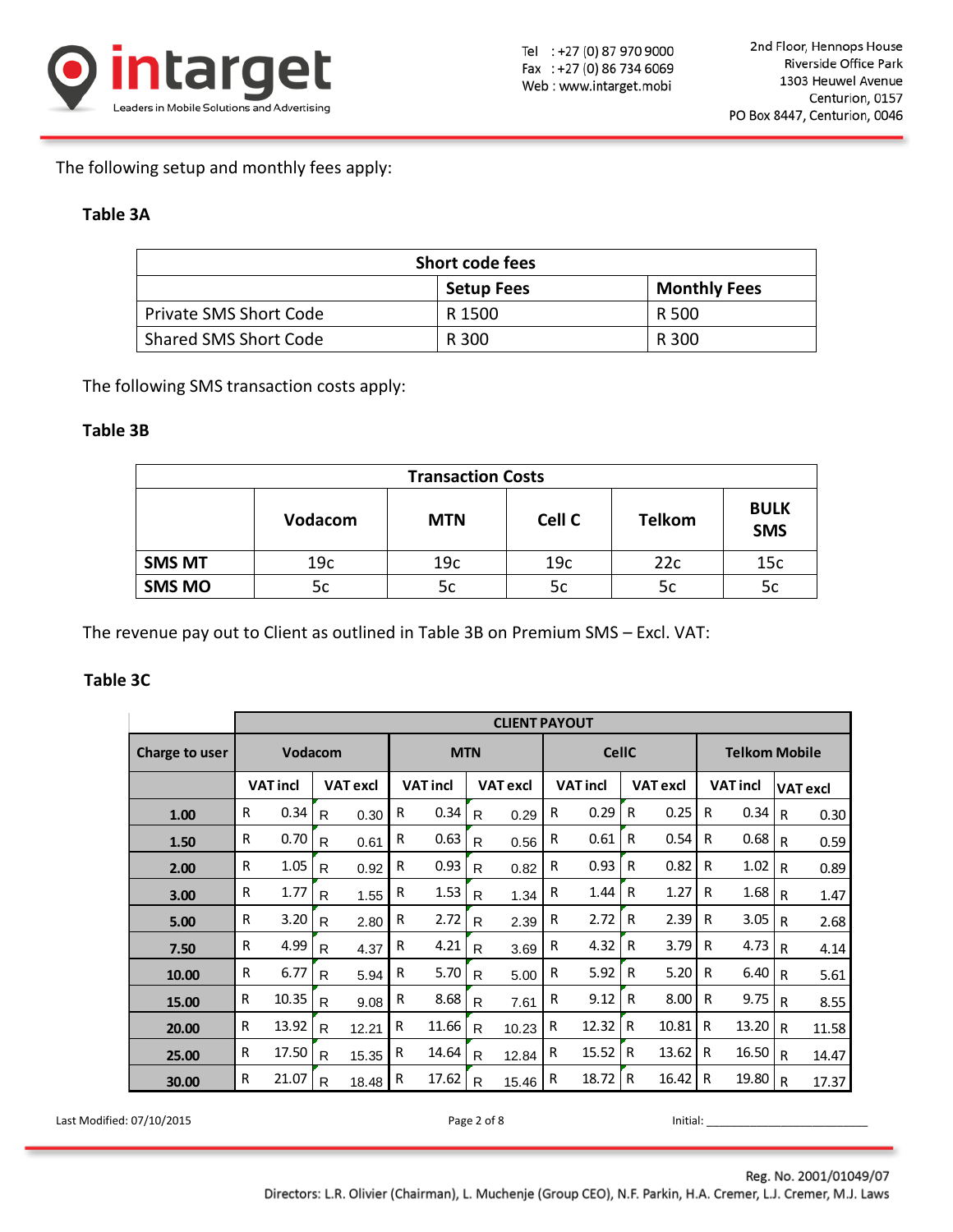

# **4. Online Billing (OBS)/ Token Based Billing (TBB) using API Integration:**

This section covers all OBS/TBB billing services for setup, monthly, transaction costs and revenue shares. A customer will integrate directly with the **INTARGET** API and manage his own applications.

The following setup and monthly fees apply:

### **Table 4A**

|                                                              | <b>Fee per Product Created</b> |
|--------------------------------------------------------------|--------------------------------|
| <b>OBS/TBB Billing Code Setup -</b><br><b>Product Portal</b> | R 500                          |

The following OBS/TBB transaction costs apply:

### **Table 4B**

| <b>Cost per Transaction</b>                                |         |            |              |                 |  |  |  |
|------------------------------------------------------------|---------|------------|--------------|-----------------|--|--|--|
|                                                            | Vodacom | <b>MTN</b> | <b>CellC</b> | <b>Telkom</b>   |  |  |  |
| Per unsuccessful transaction<br>59% and less failure ratio | 8c      | 4c         | 4c           | 14c             |  |  |  |
| Per unsuccessful transaction<br>79% and less failure ratio | 11c     | 4c         | 4c           | 14 <sub>c</sub> |  |  |  |
| Per unsuccessful transaction<br>80% and more failure ratio | 13c     | 4c         | 4c           | 14c             |  |  |  |
| Per any successful<br>transaction                          | 9c      | 4c         | 4c           | 12c             |  |  |  |

Last Modified: 07/10/2015 Page 3 of 8 Initial: \_\_\_\_\_\_\_\_\_\_\_\_\_\_\_\_\_\_\_\_\_\_\_\_\_\_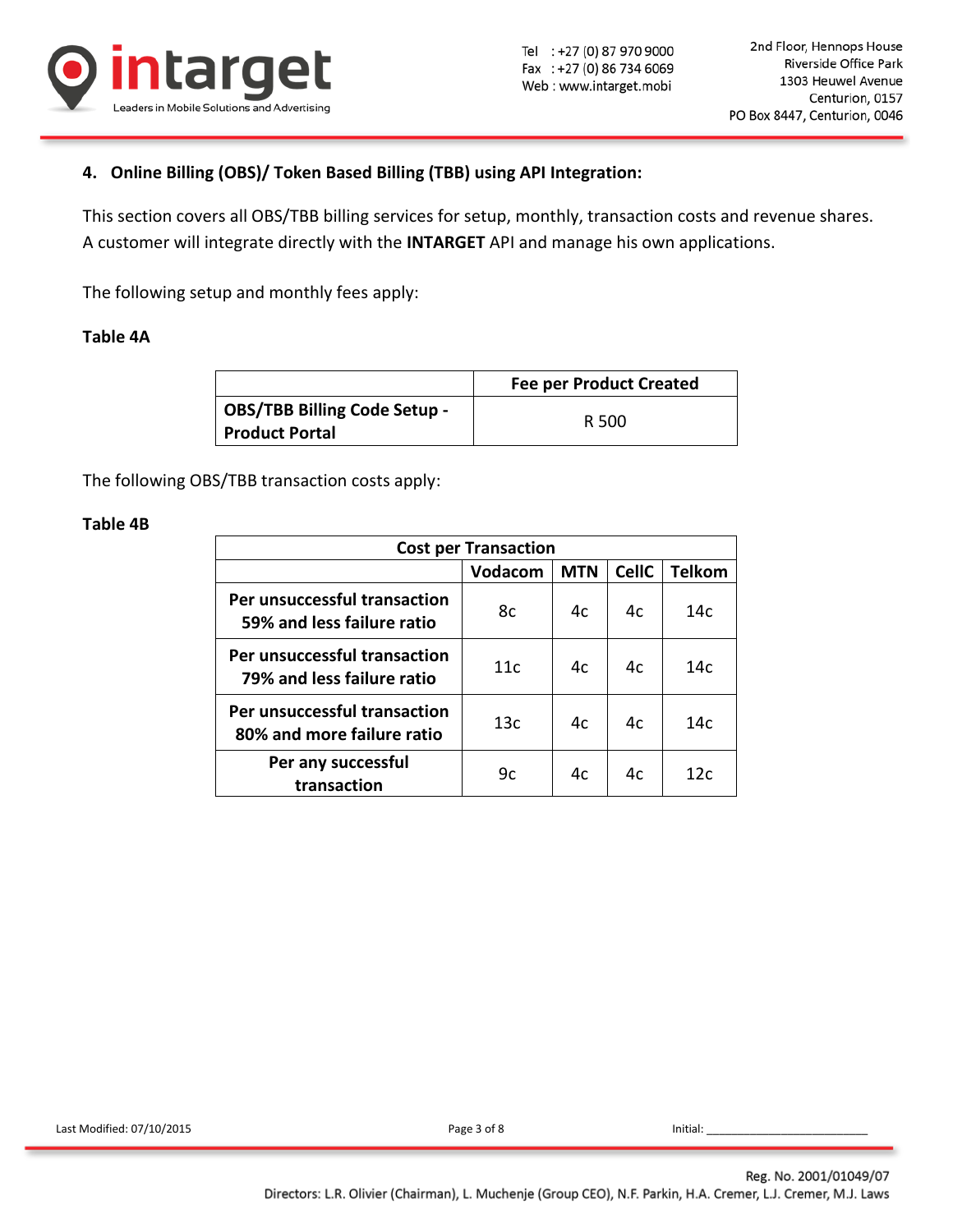

Tel : +27 (0) 87 970 9000 Fax: +27 (0) 86 734 6069 Web: www.intarget.mobi

### **Table 4C - OBS/TBB Revenue Share portion to CLIENTS**

|                |                       | <b>CLIENT PAYOUT</b> |              |                 |              |                 |              |                 |              |                 |              |                 |                 |                      |                 |       |  |
|----------------|-----------------------|----------------------|--------------|-----------------|--------------|-----------------|--------------|-----------------|--------------|-----------------|--------------|-----------------|-----------------|----------------------|-----------------|-------|--|
| Charge to user | vodacom<br><b>MTN</b> |                      |              |                 |              |                 |              | <b>CellC</b>    |              |                 |              |                 |                 | <b>Telkom Mobile</b> |                 |       |  |
|                |                       | <b>VAT incl</b>      |              | <b>VAT excl</b> |              | <b>VAT incl</b> |              | <b>VAT excl</b> |              | <b>VAT incl</b> |              | <b>VAT excl</b> | <b>VAT incl</b> |                      | <b>VAT</b> excl |       |  |
| 1.00           | ${\sf R}$             | 0.42                 | $\mathsf{R}$ | 0.36            | ${\sf R}$    | 0.35            | $\mathsf{R}$ | 0.31            | R            | 0.30            | $\mathsf{R}$ | 0.26            | ${\sf R}$       | 0.66                 | $\mathsf{R}$    | 0.58  |  |
| 1.50           | $\mathsf{R}$          | 0.77                 | $\mathsf{R}$ | 0.68            | ${\sf R}$    | 0.69            | R            | 0.61            | R            | 0.62            | $\mathsf{R}$ | 0.54            | R               | 0.99                 | $\mathsf{R}$    | 0.87  |  |
| 2.00           | $\mathsf{R}$          | 1.13                 | $\mathsf{R}$ | 0.99            | $\mathsf R$  | 1.03            | R            | 0.91            | R            | 0.94            | R            | 0.82            | $\mathsf R$     | 1.32                 | $\mathsf{R}$    | 1.16  |  |
| 2.50           | ${\sf R}$             | 1.49                 | ${\sf R}$    | 1.30            | ${\sf R}$    | 1.37            | R            | 1.20            | R            | 1.26            | $\mathsf{R}$ | 1.11            | R               | 1.65                 | $\mathsf{R}$    | 1.45  |  |
| 3.00           | ${\sf R}$             | 1.85                 | $\mathsf{R}$ | 1.62            | ${\sf R}$    | 1.71            | $\mathsf{R}$ | 1.50            | $\mathsf R$  | 1.58            | ${\sf R}$    | 1.39            | ${\sf R}$       | 1.98                 | $\mathsf{R}$    | 1.74  |  |
| 3.50           | ${\sf R}$             | 2.20                 | $\mathsf{R}$ | 1.93            | ${\sf R}$    | 2.05            | R            | 1.80            | ${\sf R}$    | 1.90            | $\mathsf{R}$ | 1.67            | ${\sf R}$       | 2.31                 | $\mathsf{R}$    | 2.03  |  |
| 4.00           | R                     | 2.56                 | $\mathsf{R}$ | 2.25            | ${\sf R}$    | 2.39            | R            | 2.10            | R            | 2.22            | $\mathsf{R}$ | 1.95            | R               | 2.64                 | ${\sf R}$       | 2.32  |  |
| 4.50           | ${\sf R}$             | 2.92                 | ${\sf R}$    | 2.56            | ${\sf R}$    | 2.73            | R            | 2.40            | R            | 2.54            | ${\sf R}$    | 2.23            | R               | 2.97                 | $\mathsf{R}$    | 2.61  |  |
| 5.00           | $\mathsf{R}$          | 3.28                 | $\mathsf{R}$ | 2.87            | R            | 3.07            | R            | 2.69            | R            | 2.86            | $\mathsf{R}$ | 2.51            | R               | 3.30                 | $\mathsf{R}$    | 2.89  |  |
| 5.50           | R                     | 3.63                 | ${\sf R}$    | 3.19            | ${\sf R}$    | 3.41            | R            | 2.99            | R            | 3.18            | ${\sf R}$    | 2.79            | R               | 3.63                 | $\mathsf{R}$    | 3.18  |  |
| 6.00           | $\mathsf{R}$          | 3.99                 | $\mathsf{R}$ | 3.50            | R            | 3.75            | R            | 3.29            | R            | 3.50            | $\mathsf{R}$ | 3.07            | R               | 3.96                 | $\mathsf{R}$    | 3.47  |  |
| 6.50           | R                     | 4.35                 | $\mathsf{R}$ | 3.81            | ${\sf R}$    | 4.09            | $\mathsf{R}$ | 3.59            | R            | 3.82            | R            | 3.35            | R               | 4.29                 | $\mathsf{R}$    | 3.76  |  |
| 7.00           | $\mathsf{R}$          | 4.71                 | $\mathsf{R}$ | 4.13            | ${\sf R}$    | 4.43            | R            | 3.89            | $\mathsf R$  | 4.14            | R            | 3.63            | R               | 4.62                 | $\mathsf{R}$    | 4.05  |  |
| 7.50           | ${\sf R}$             | 5.06                 | $\mathsf{R}$ | 4.44            | ${\sf R}$    | 4.77            | R.           | 4.19            | R            | 4.46            | ${\sf R}$    | 3.91            | ${\sf R}$       | 4.95                 | $\mathsf R$     | 4.34  |  |
| 8.00           | R                     | 5.42                 | $\mathsf{R}$ | 4.75            | R            | 5.11            | R            | 4.48            | R            | 4.78            | $\mathsf{R}$ | 4.19            | R               | 5.28                 | $\mathsf{R}$    | 4.63  |  |
| 8.50           | ${\sf R}$             | 5.78                 | ${\sf R}$    | 5.07            | R            | 5.45            | R            | 4.78            | R            | 5.10            | ${\sf R}$    | 4.47            | R               | 5.61                 | $\mathsf{R}$    | 4.92  |  |
| 9.00           | ${\sf R}$             | 6.14                 | $\mathsf{R}$ | 5.38            | ${\sf R}$    | 5.79            | R            | 5.08            | R            | 5.42            | R            | 4.75            | R               | 5.94                 | $\mathsf{R}$    | 5.21  |  |
| 9.50           | ${\sf R}$             | 6.49                 | ${\sf R}$    | 5.70            | R            | 6.13            | R            | 5.38            | R            | 5.74            | $\mathsf{R}$ | 5.04            | R               | 6.27                 | $\mathsf{R}$    | 5.50  |  |
| 10.00          | $\mathsf{R}$          | 6.85                 | $\mathsf{R}$ | 6.01            | R            | 6.47            | R            | 5.68            | R            | 6.06            | R            | 5.32            | R               | 6.60                 | $\mathsf{R}$    | 5.79  |  |
| 12.00          | $\mathsf{R}$          | 8.28                 | ${\sf R}$    | 7.26            | ${\sf R}$    | 7.83            | R            | 6.87            | ${\sf R}$    | 7.34            | ${\sf R}$    | 6.44            | R               | 7.92                 | $\mathsf{R}$    | 6.95  |  |
| 14.00          | $\mathsf{R}$          | 9.71                 | $\mathsf{R}$ | 8.52            | ${\sf R}$    | 9.19            | $\mathsf{R}$ | 8.06            | $\mathsf R$  | 8.62            | $\mathsf{R}$ | 7.56            | ${\sf R}$       | 9.24                 | $\mathsf{R}$    | 8.11  |  |
| 15.00          | $\mathsf R$           | 10.43                | $\mathsf{R}$ | 9.14            | ${\sf R}$    | 9.87            | R            | 8.66            | ${\sf R}$    | 9.26            | ${\sf R}$    | 8.12            | $\mathsf{R}$    | 9.90                 | $\mathsf{R}$    | 8.68  |  |
| 16.00          | ${\sf R}$             | $11.14$ R            |              | $9.77$ R        |              | $10.55$ R       |              | $9.26$ R        |              | 9.90 R          |              | $8.68$ R        |                 | $10.56$ R            |                 | 9.26  |  |
| 18.00          | R                     | 12.57                | $\mathsf{R}$ | 11.03           | R            | $11.91$ R       |              | 10.45           | R            | $11.18$ R       |              | 9.81            | R.              | $11.88$ R            |                 | 10.42 |  |
| 20.00          | R                     | $14.00$ R            |              | 12.28           | $\mathsf{R}$ | 13.27           | $\mathsf{R}$ | 11.64           | R            | 12.46           | $\mathsf{R}$ | 10.93           | R               | $13.20$ R            |                 | 11.58 |  |
| 25.00          | R                     | 17.58                | $\mathsf{R}$ | 15.42           | R            | 16.67           | R.           | 14.62           | R            | 15.66           | $\mathsf{R}$ | 13.74           | R               | $16.50$ R            |                 | 14.47 |  |
| 30.00          | R                     | 21.15                | $\mathsf{R}$ | 18.55           | R            | 20.07           | R.           | 17.61           | R            | 18.86           | R            | 16.54           | R               | $19.80$ R            |                 | 17.37 |  |
| 35.00          | R                     | 24.73                | $\mathsf{R}$ | 21.69           | R            | 23.47           | R.           | 20.59           | $\mathsf{R}$ | 22.06           | $\mathsf{R}$ | 19.35           | R               | $23.10$ R            |                 | 20.26 |  |
| 40.00          | $\mathsf{R}$          | 28.30                | $\mathsf{R}$ | 24.82           | $\mathsf{R}$ | 26.87           | R.           | 23.57           | $\mathsf R$  | 25.26           | R            | 22.16           | R               | $26.40$ R            |                 | 23.16 |  |
| 45.00          | R                     | 31.88                | $\mathsf{R}$ | 27.96           | $\mathsf{R}$ | 30.27           | R            | 26.55           | $\mathsf{R}$ | 28.46           | R            | 24.96           | $\mathsf R$     | $29.70$ R            |                 | 26.05 |  |
| 50.00          | $\mathsf{R}$          | $35.45$ R            |              | 31.10           | $\mathsf{R}$ | 33.67           | $\mathsf{R}$ | $29.54$ R       |              | 31.66           | ${\sf R}$    | 27.77           | R               | $33.00 \mid R$       |                 | 28.95 |  |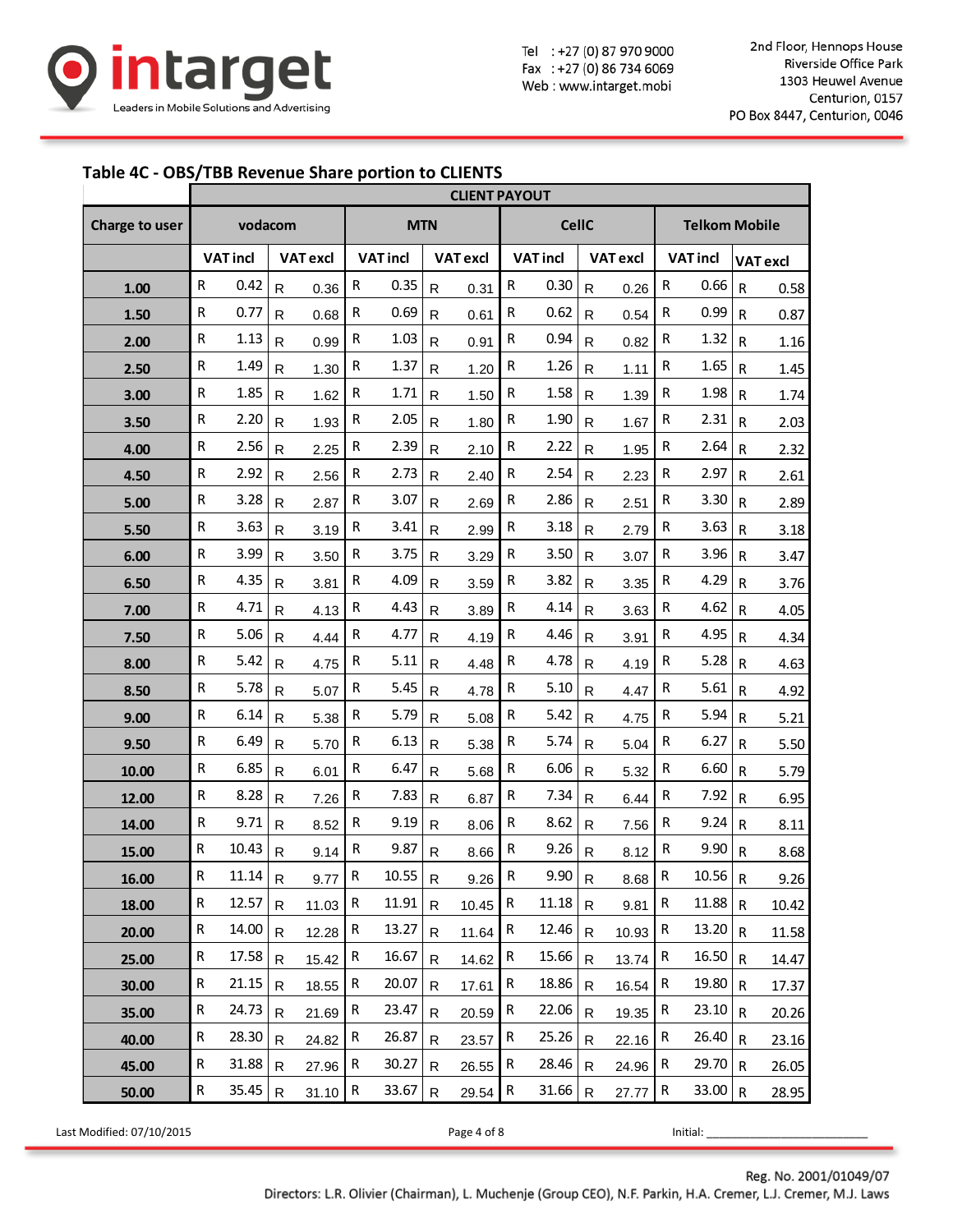

## **5. Using Turnkey Higate WEB Products**

This section covers all turnkey Higate WEB Products services for setup, monthly, transaction costs and revenue shares.

A customer will use the INTARGET WEB products through the internet, which INTARGET manages and maintains. The following setup and monthly fees apply:

### **Table 5A – Higate Web Product Fees**

|                        | <b>Setup Fees</b>                                     | <b>Monthly Fees</b>     |
|------------------------|-------------------------------------------------------|-------------------------|
| Campaign Manager       | N/A                                                   | R 150                   |
| (Number and Keyword)   |                                                       |                         |
| <b>Content Manager</b> | N/A                                                   | R1000 for 50 and more   |
|                        |                                                       | content items           |
| <b>Bulk SMS Tool</b>   | Use bulk service code<br>$\qquad \qquad \blacksquare$ | Use bulk service code - |
|                        | standard client rates                                 | standard client rates   |

For SMS transaction costs table refer to **Table 3B**

For OBS/TBB transaction costs table refer to **Table 4B.**

For these products **INTARGET** shall retain 10% of the **Total Monthly CLIENT Pay-out** revenue share.

### **6. Standard Rated USSD**

This section covers all Standard Rated USSD services for setup, monthly, transaction costs. No revenue share applicable for Standard Rated USSD Services.

### **Table 6A – Standard Rated USSD Fees:**

|                       | <b>Setup Fees</b> | <b>Monthly Fees</b> |
|-----------------------|-------------------|---------------------|
| <b>Private USSD</b>   | R <sub>1000</sub> | R300                |
| Number                |                   |                     |
| <b>Script Hosting</b> | <b>NA</b>         | R <sub>200</sub>    |

### **Table 6B – Standard USSD Transaction Costs:**

|                  | Cost per USSD |
|------------------|---------------|
| USSD per session |               |

Last Modified: 07/10/2015 **Page 5 of 8** Initial:

Directors: L.R. Olivier (Chairman), L. Muchenje (Group CEO), N.F. Parkin, H.A. Cremer, L.J. Cremer, M.J. Laws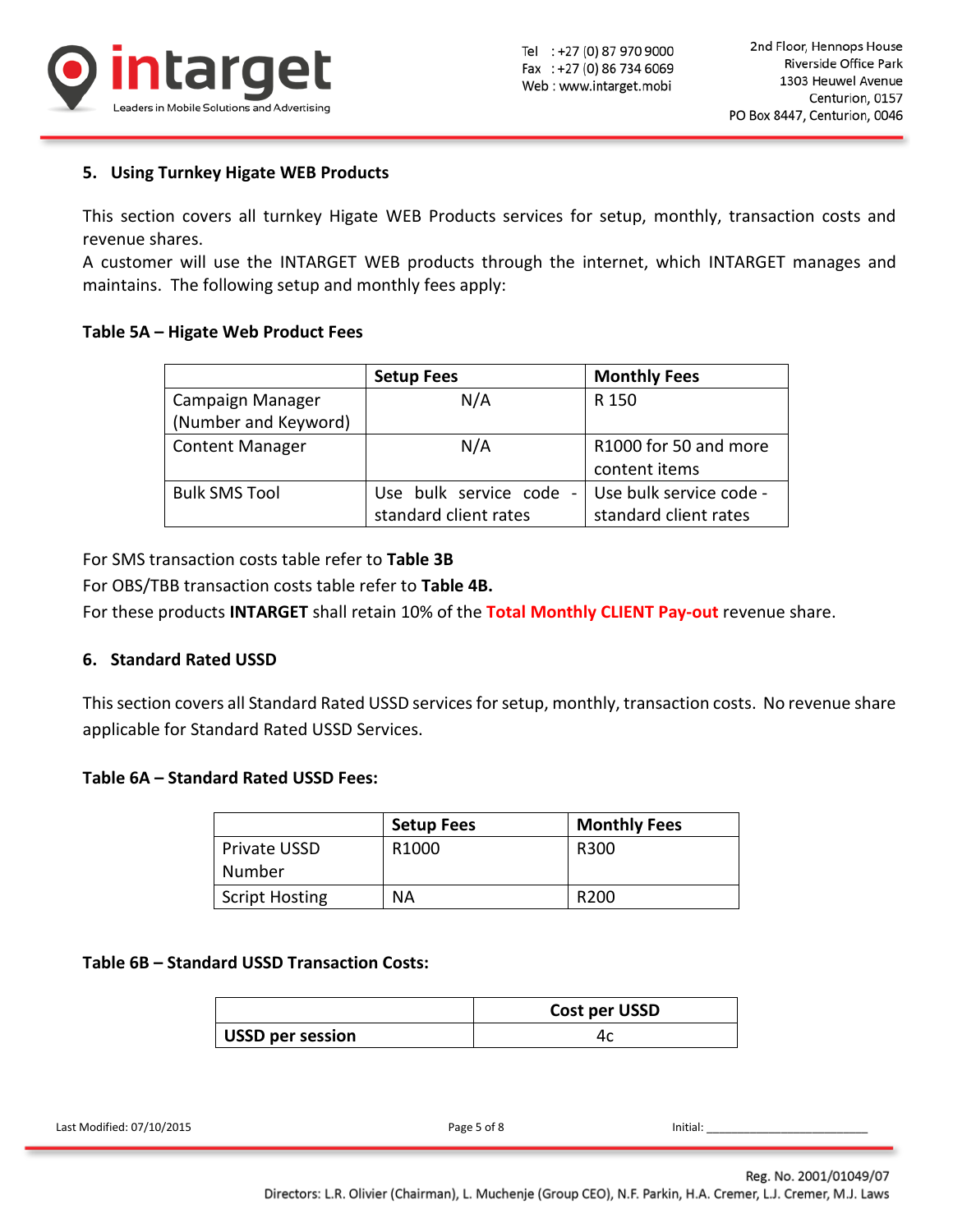

## **7. PREMIUM RATED USSD**

This section covers all Premium Rated USSD services for setup, monthly, transaction costs and revenue shares

#### **Table 7A – Premium Rated USSD Setup and Monthly Fees**

|                            | <b>Setup Fees</b> | <b>Monthly Fees</b> |
|----------------------------|-------------------|---------------------|
| <b>Private USSD Number</b> | R <sub>1000</sub> | R300                |
| <b>Script Hosting</b>      | <b>NA</b>         | R <sub>200</sub>    |

#### **Table 7B – Transaction Fees PRUSSD**

|                        | Cost per USSD  |
|------------------------|----------------|
| <b>Transaction Fee</b> | 4c per session |

#### **Table 7C – Revenue Share PRUSSD**

|                                                                                                                                     | <b>Premium Rated USSD Value</b> |                                                | <b>Client Payout</b>   |                         |                |                                       |                     |                |       |              |             |  |               |
|-------------------------------------------------------------------------------------------------------------------------------------|---------------------------------|------------------------------------------------|------------------------|-------------------------|----------------|---------------------------------------|---------------------|----------------|-------|--------------|-------------|--|---------------|
| <b>Premium Rated</b>                                                                                                                |                                 |                                                | <b>Premium Rated</b>   |                         | <b>Vodacom</b> | <b>MTN</b><br>(Excl. VAT) (Excl. VAT) |                     |                |       |              | Cell C      |  | <b>Telkom</b> |
|                                                                                                                                     | <b>USSD per Minute</b>          |                                                | <b>USSD per Minute</b> |                         | (Excl.         |                                       |                     |                |       |              | (Excl. VAT) |  |               |
| (Incl. VAT)                                                                                                                         |                                 |                                                | (Excl. VAT)            |                         | VAT)           |                                       |                     |                |       |              |             |  |               |
|                                                                                                                                     | R 1.20                          |                                                | R 1.05                 | R                       | 0.358          | $\mathsf{R}$                          | 0.388               | $\mathsf{R}$   | 0.350 | $\mathsf{R}$ | 0.340       |  |               |
|                                                                                                                                     | R 1.50                          |                                                | R 1.32                 | R.                      | 0.536          | $\mathsf{R}$                          | 0.541               | R              | 0.535 | $\mathsf R$  | 0.511       |  |               |
|                                                                                                                                     | R 2.00                          |                                                | R 1.75                 | R                       | 0.834          | $\mathsf{R}$                          | 0.789               | R.             | 0.819 | $\mathsf{R}$ | 0.788       |  |               |
|                                                                                                                                     | R 3.00                          |                                                | R 2.63                 | $\mathsf{R}$            | 1.431          | $\mathsf{R}$                          | 1.292               | $\mathsf{R}$   | 1.302 | $\mathsf{R}$ | 1.373       |  |               |
|                                                                                                                                     | R 5.00                          |                                                | R 4.39                 | R.                      | 2.623          | R.                                    | 2.300               | R              | 2.371 | $\mathsf{R}$ | 2.489       |  |               |
| 8. VOICE SERVICES<br>This section covers INTARGET VOICE services for setup, monthly, transit costs and revenue shares. All containe |                                 |                                                |                        |                         |                |                                       |                     |                |       |              |             |  |               |
| and revenue share EXCLUDE VAT per minute.<br><b>TABLE 8A - Voice Services Setup and Monthly fees</b>                                |                                 |                                                |                        |                         |                |                                       |                     |                |       |              |             |  |               |
|                                                                                                                                     |                                 |                                                | <b>Setup Fee</b>       |                         |                |                                       | <b>Monthly Fees</b> |                |       |              |             |  |               |
|                                                                                                                                     |                                 | <b>Private Number</b><br><b>SIP Connection</b> |                        | R 500<br>R <sub>0</sub> |                |                                       |                     | R 100<br>R 500 |       |              |             |  |               |

### **8. VOICE SERVICES**

|                       | <b>Setup Fee</b> | <b>Monthly Fees</b> |
|-----------------------|------------------|---------------------|
| <b>Private Number</b> | R 500            | R 100               |
| <b>SIP Connection</b> | R O              | R 500               |

| $\sim$<br>Last Modified:<br>)7/10/2015<br>$ -$ | .<br>Initial: |
|------------------------------------------------|---------------|
|                                                |               |

Reg. No. 2001/01049/07

Directors: L.R. Olivier (Chairman), L. Muchenje (Group CEO), N.F. Parkin, H.A. Cremer, L.J. Cremer, M.J. Laws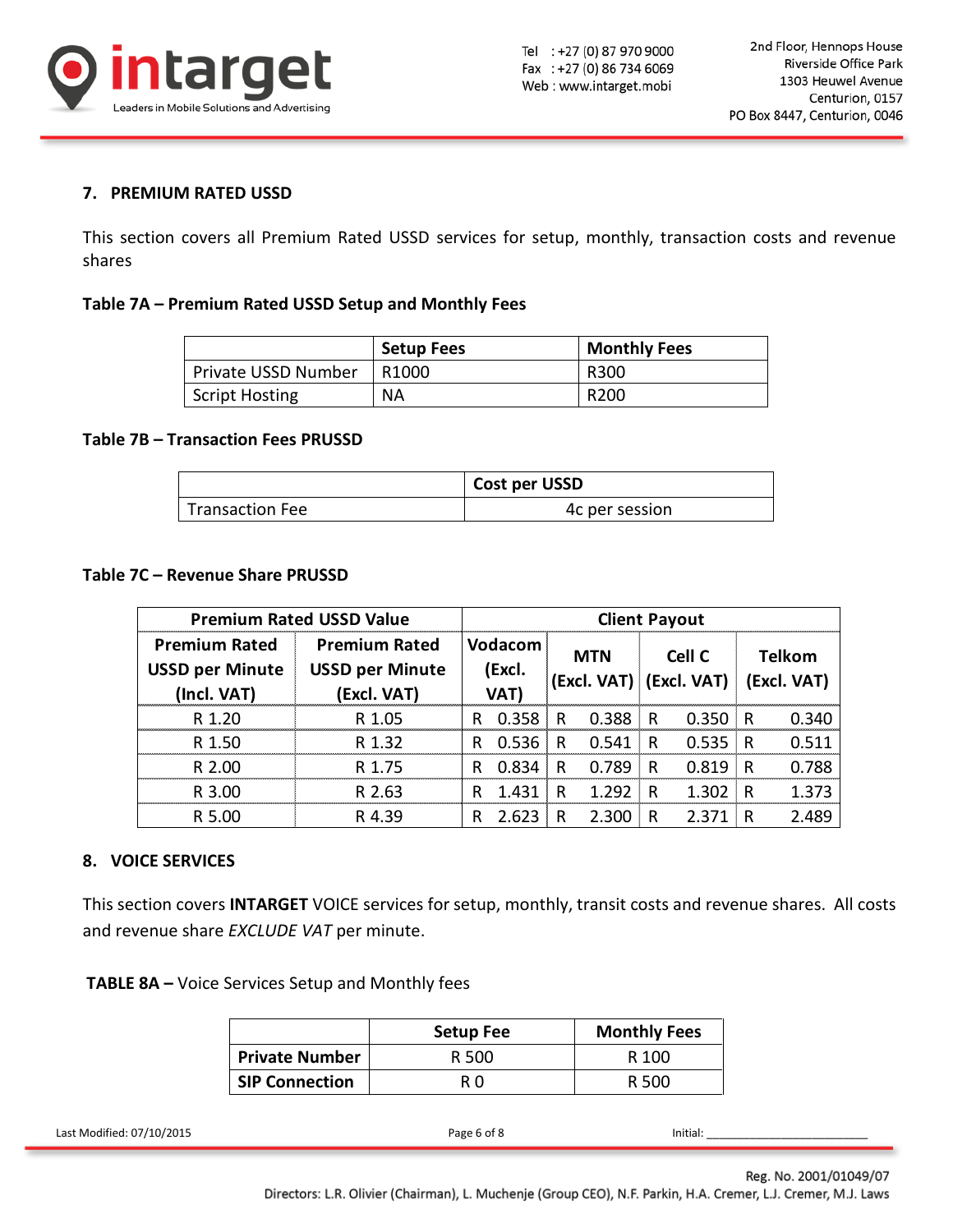

### **OUT-BOUND CALL RATES**

**TABLE 8B –** OUT-BOUND Call Termination Rates per minute

| <b>INTARGET Originating Network</b> | <b>OUT-Bound Call</b> |
|-------------------------------------|-----------------------|
| <b>Call Terminating Network</b>     | All 7A                |
| Cost per minute                     | R 0.35c               |

**TABLE 8C –** OUT-BOUND AVM Rates per minute

| <b>INTARGET Originating Network</b> | <b>OUT-Bound Call</b> |  |  |
|-------------------------------------|-----------------------|--|--|
| <b>Call Terminating Network</b>     | All 7A                |  |  |
| Cost per minute                     | 50c                   |  |  |

**TABLE 8D –** OUT-BOUND Call Conference rates per minute

| <b>INTARGET Originating Network</b> | <b>OUT-Bound Call</b> |
|-------------------------------------|-----------------------|
| <b>Call Terminating Network</b>     | All 7A                |
| Cost per minute                     | .50c                  |

### **IN-BOUND CALL RATES**

#### **TABLE 8F - Call Termination Rates per minute**

| <b>INTARGET Originating Network</b> | <b>IN-Bound Call</b> |
|-------------------------------------|----------------------|
| <b>Call Originating Network</b>     | All 7A               |
| Revenue Share per minute            | 10c                  |

**TABLE 8G – IN-BOUND** Call Conference rates per minute

| <b>INTARGET Originating Network</b> | <b>IN-Bound Call</b> |  |  |
|-------------------------------------|----------------------|--|--|
| <b>Call Terminating Network</b>     | All 7A               |  |  |
| Cost per minute                     | 20c per minute of    |  |  |
|                                     | conference time      |  |  |

Last Modified: 07/10/2015 **Page 7 of 8** Initial: Last Modified: 07/10/2015